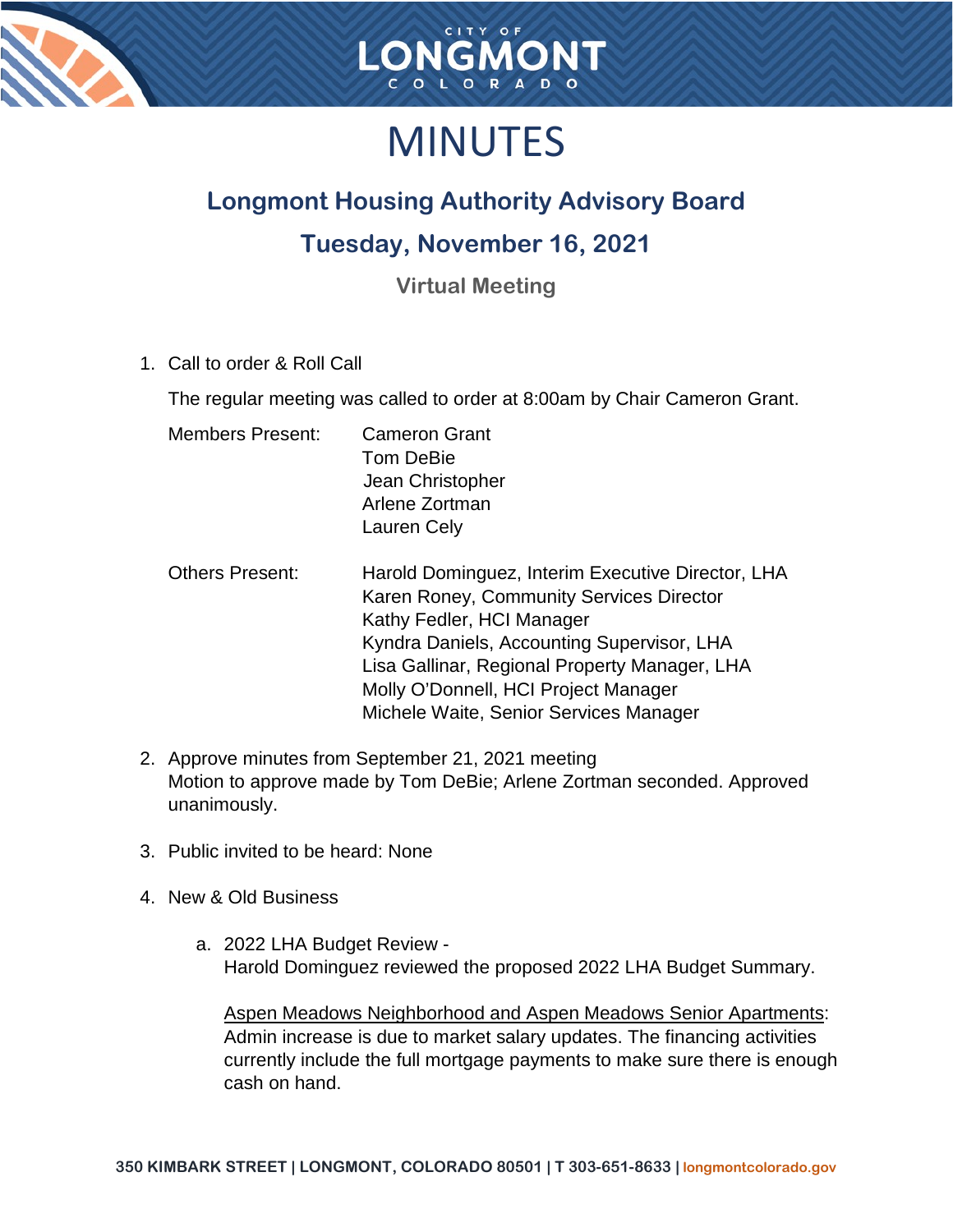



Suites Campus: Even though there was a market change for employees one of the assistant managers has been spread across all properties instead of AMN\AMSA\SA, which didn't create a big change for this property. The tenant services variance is due to the change in cable services. Utilities has an increase due to under budgeting in years past. Increase in insurance was due to a 125% loss ratio and market adjustment along with a requirement on the loan to carry a \$25,000 deductible for Wind and Hail. Financing Activities currently include the full mortgage payment to make sure there is enough cash on hand.

Briarwood Apartments/ Office: Noted that no replacement reserve is required (not financed through CHFA), however will be looking to establish one in the near future. Tenant Services are due to a change in cable services. The utilities expenses are because of changes in allocation in June of 2021 with the Veterans Community Project lease. Financing Activities currently includes the full mortgage payment to make sure we have enough cash on hand to carry the liability amounts.

615 Main: LHA currently leases this property to Center for People with Disabilities (CPWD). Staff has changed allocation method; employee salaries\benefits are no longer budgeted towards this property. Utilities changes have new lease changes coming in 2022 since they are not in place. The budget currently includes utilities as an expense with a revenue coming in from the lease. Maintenance and Operations have increased due to new snow removal and landscaping contract.

Sunset Land (vacant land adjacent to the Suites): Are considering options to develop this site. Maintenance and Operations include a landscaping contract for the adjacent property. Budgeted revenues come from LHA fund balance until the property is developed.

Housing Choice Voucher: The 2022 budget is built around the contracted amount of funding the LHA receives from Housing and Urban Development (HUD) for this rental assistance program. In years past, they might not have been budgeted for the reserve funding. The Housing Choice Voucher program has authority to administer 503 vouchers, but LHA cannot overspend its funding. Staff is now using the two-year tool to help optimize its budget. It appears that the target number of vouchers we can administer within our current contract and market conditions is 420. The LHA also needs to hold some funds in reserve to address unexpected conditions (to ensure we can sustain rental assistance to current voucher holders). Most vouchers are with property owners the private market; we cannot control the rents they charge. By optimizing its voucher budget, the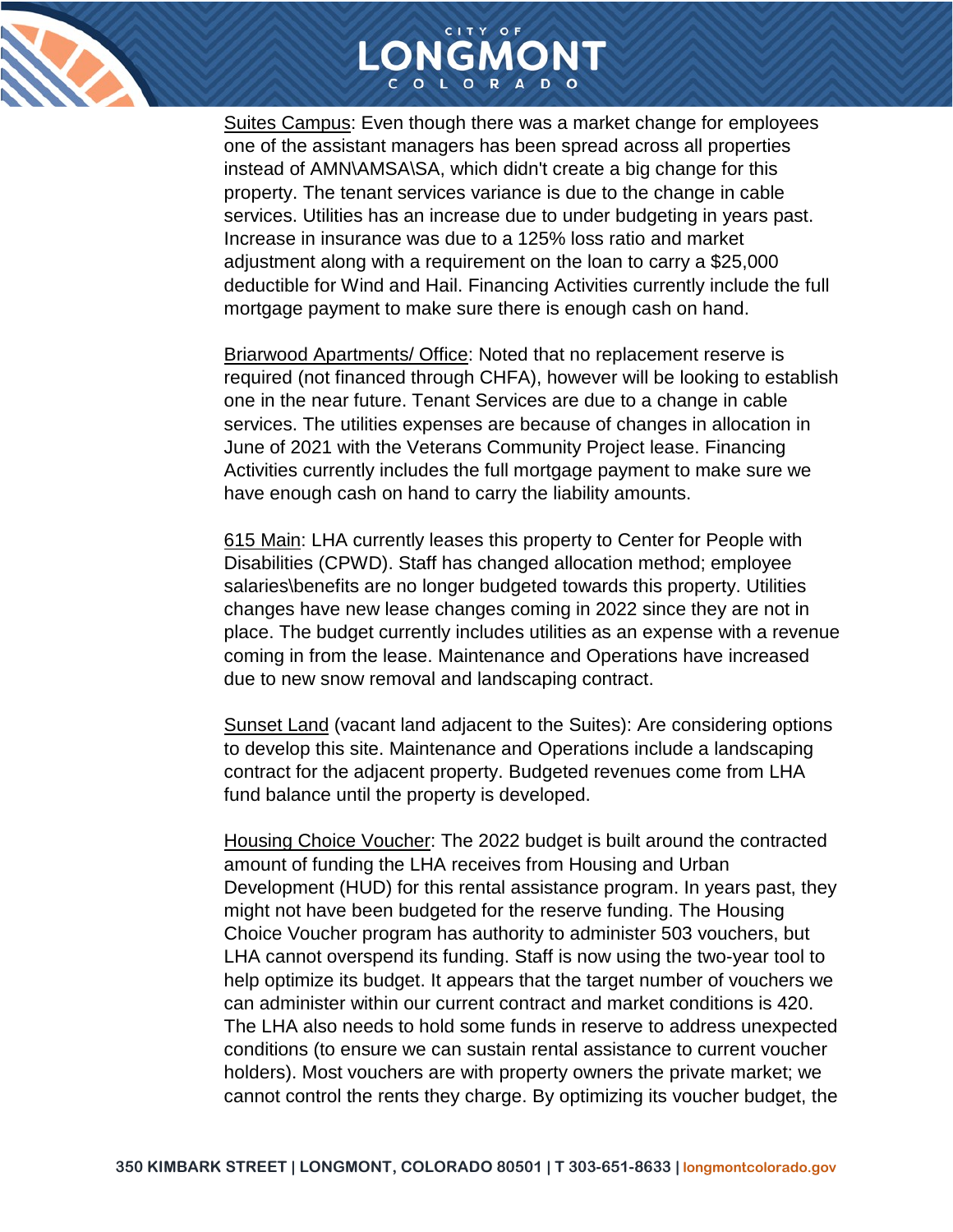



Longmont Housing Authority is more likely to receive an increased allocation from HUD to provide additional rental assistance. The goal is to accomplish this within the next two years. Admin expenses have had a reduction due to a change in allocation for the HCV Manager moving it to a 50/50 split between HCV\LHA in 2022.

Staff plans to move forward with new development activities to bring more operating revenue into the Longmont Housing Authority. Staff provided an update on the Longmont Housing Development Corporation (LHDC). Their current board has given direction to start merging LHA and LHDC. This will bring in additional revenue with resyndications and will also bring in development revenue.

b. Update on Community Building Initiative -

Karen Roney and Michele Waite updated the advisory board on the Community Building Initiative within LHA residential communities. Several staff, plus Arlene Zortman from the LHA Advisory Board and one of the Senior Services Advisory Board members, interviewed approximately 80 residents. Staff summarized key themes and suggested actions from the interviews and created a community conversation guide to follow up on the interviews and involve more residents in generating ideas and prioritizing actions to take. Staff was getting ready to organize these community conversations, however the second mask order came into place with Boulder County Public Health. Staff put a hold on these conversations for now, and is figuring out other ways to involve residents in the process.

The advisory board asked what LHA could and should be doing in engaging residents in meaningful activities. Michele Waite indicated there were a variety of things going on at different properties that are contributing to culture-building. The advisory board asked staff if there was money set aside in the budget to be able to do activities for the residents, because at some of the properties when they had activities most residents donated from their own pocket to be able to do such. Staff indicated that there is a line item budget for each property to be able to do activities for the residents in 2022. Staff said that they are also trying to work with different vendors to be able to assist with activities for residents. All residents are encouraged to do activities that welcome all residents in the community rooms. The community rooms are for all residents to use and enjoy, and not necessarily for events that exclude others. Private family events/celebrations can also be scheduled in these rooms.

Harold Dominguez left the meeting at 9:51 a.m.